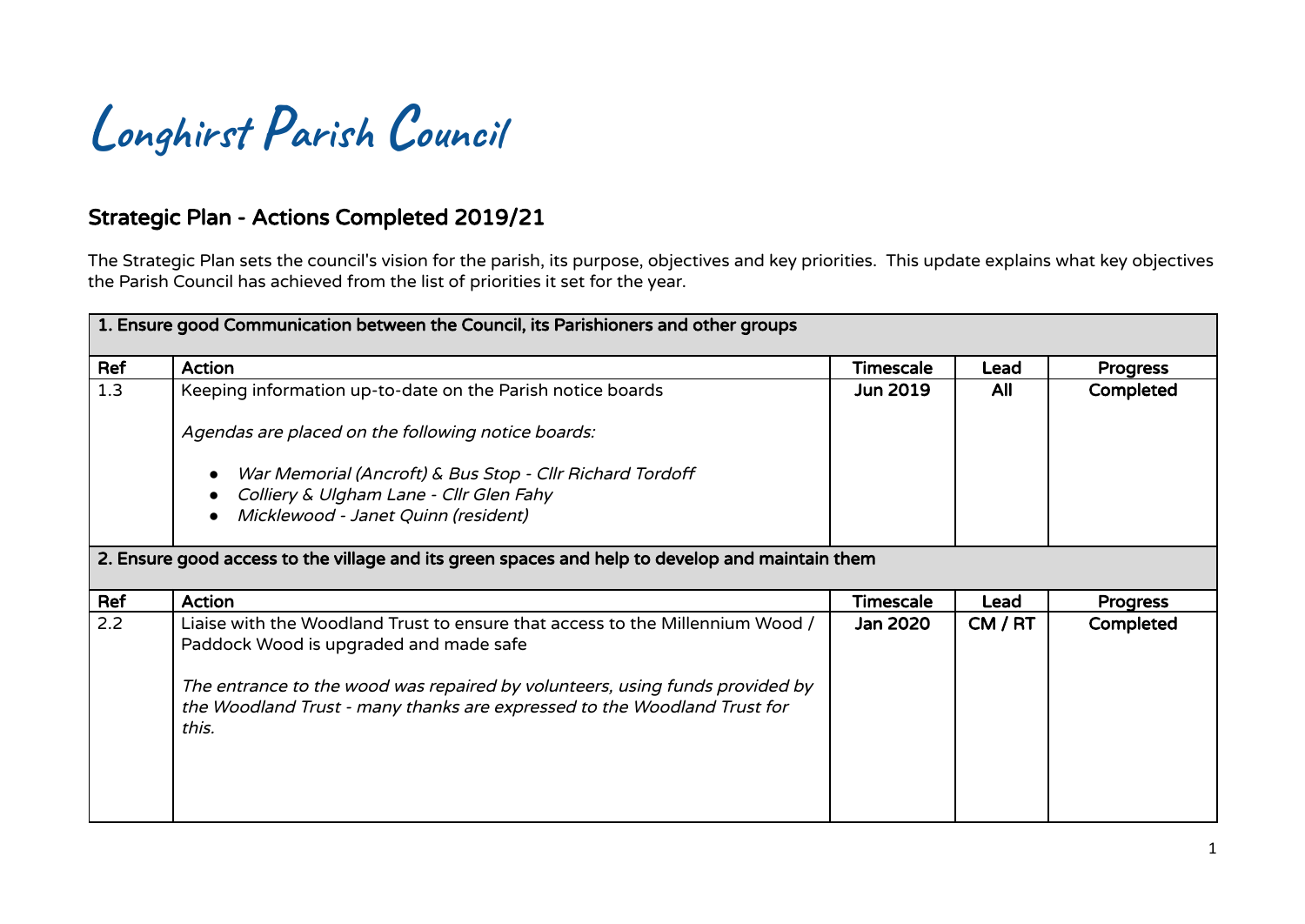| 3. Planning Issues |                                                                                                                                                                                                                                                                                                                                                                                                                                                                                                                                                                        |                  |           |                 |
|--------------------|------------------------------------------------------------------------------------------------------------------------------------------------------------------------------------------------------------------------------------------------------------------------------------------------------------------------------------------------------------------------------------------------------------------------------------------------------------------------------------------------------------------------------------------------------------------------|------------------|-----------|-----------------|
| Ref                | <b>Action</b>                                                                                                                                                                                                                                                                                                                                                                                                                                                                                                                                                          | <b>Timescale</b> | Lead      | <b>Progress</b> |
| 3.1a               | Submit an objection from LPC to the planning application for an Anaerobic<br>Digester at North East Grains                                                                                                                                                                                                                                                                                                                                                                                                                                                             | Aug 2020         | All       | Completed       |
|                    | The Parish Council submitted an objection to this, this process included holding<br>meetings with residents and seeking the advice of a planning consultant. A<br>number of objections were raised, key amongst those being traffic related<br>issues. Whilst the application was granted, the digester has not to date started,<br>and the stance taken by the Parish Council led to some constructive contact<br>with North East Grains. Regular site visits are now underway (at present these<br>are virtual), and a dialogue has opened with the site management. |                  |           |                 |
| 3.1 <sub>b</sub>   | Submit an objection to the planning application for 10 bungalows in Domino's<br>Field<br>The Parish Council submitted an objection to this application, in particular<br>citing the green belt location. Cllr D Towns provided his support for this to be<br>elevated to a Planning Committee for a decision (rather than a 'desk' decision<br>by a Planning Officer). In the end this was not required and the application was<br>refused anyway. (Though applicant does have 6m in which to lodge an appeal.)                                                        | Feb 2021         | <b>HD</b> | Completed       |
| 3.1c               | Clarify access issues to the new building site on Diary Lane with Bede Housing                                                                                                                                                                                                                                                                                                                                                                                                                                                                                         | Jan 2021         | <b>PC</b> | Completed       |
|                    | Northumberland County Council has supported residents' objections to the use<br>of Dairy Lane for construction traffic, and this has largely stopped.                                                                                                                                                                                                                                                                                                                                                                                                                  |                  |           |                 |
| 3.2                | Add a link to the Parish website to enable residents to view planning<br>applications online and register concerns/objections as individuals                                                                                                                                                                                                                                                                                                                                                                                                                           | <b>Jul 2019</b>  | HD        | Completed       |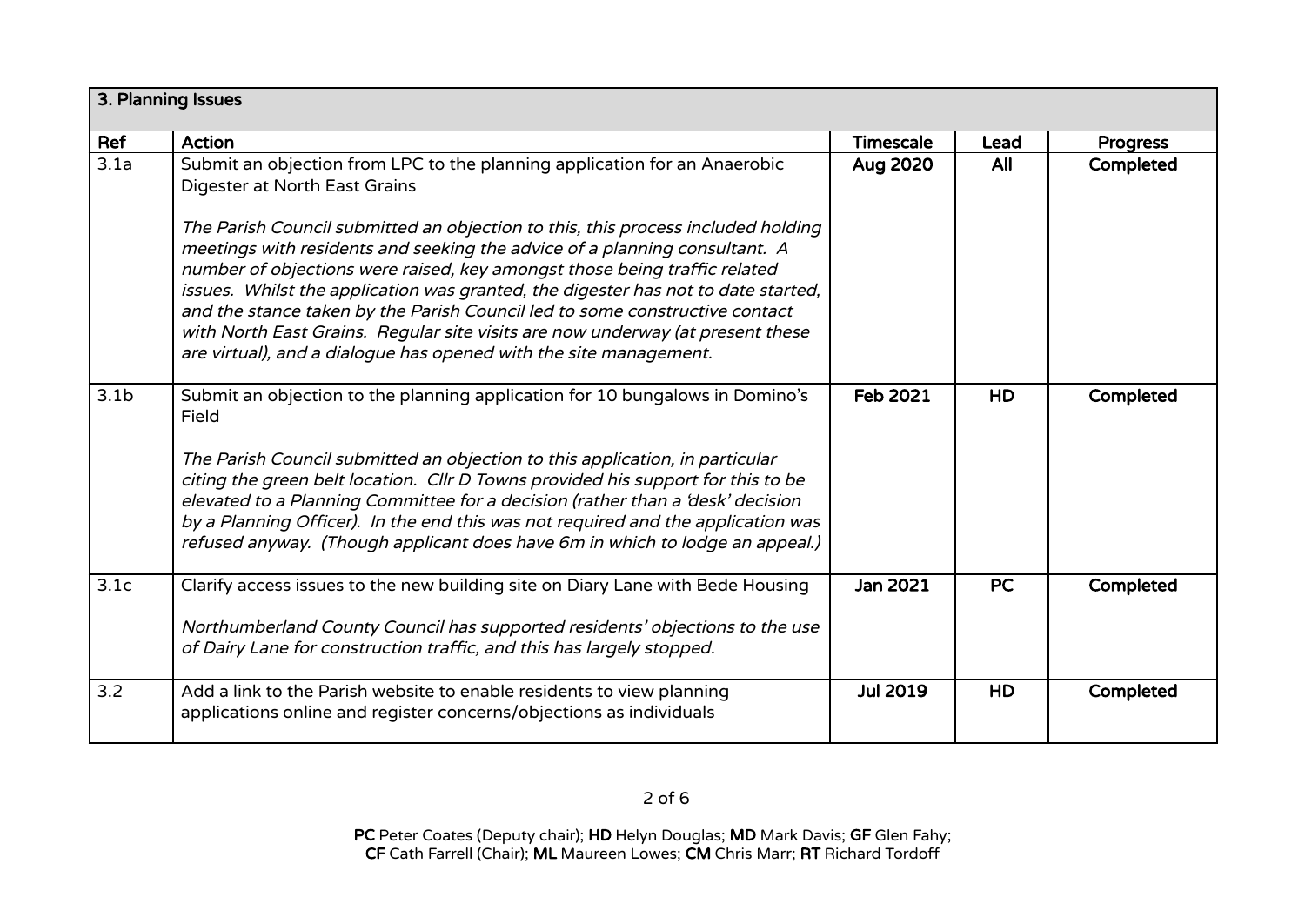|                   | There is a specific page on the Parish Council website that lists applications<br>that are of strategic concern to the Parish - see                                                                                                                                                                                                                                                                                                                                                                                                                                                                                         |                  |           |                 |
|-------------------|-----------------------------------------------------------------------------------------------------------------------------------------------------------------------------------------------------------------------------------------------------------------------------------------------------------------------------------------------------------------------------------------------------------------------------------------------------------------------------------------------------------------------------------------------------------------------------------------------------------------------------|------------------|-----------|-----------------|
|                   | https://northumberlandparishes.uk/longhirst/links                                                                                                                                                                                                                                                                                                                                                                                                                                                                                                                                                                           |                  |           |                 |
|                   | 4. Policing, Safety Issues and Community Care                                                                                                                                                                                                                                                                                                                                                                                                                                                                                                                                                                               |                  |           |                 |
| Ref to<br>key obj | <b>Action</b>                                                                                                                                                                                                                                                                                                                                                                                                                                                                                                                                                                                                               | <b>Timescale</b> | Lead      | <b>Progress</b> |
| 4.1a              | NCC Road Signs & Speed Reduction Measures - inc new sign for Longhirst<br>Colliery                                                                                                                                                                                                                                                                                                                                                                                                                                                                                                                                          | <b>Jan 2021</b>  | <b>PC</b> | On-going        |
| 4.1 <sub>b</sub>  | Ensure that the village road signs are clean and visible (working group)                                                                                                                                                                                                                                                                                                                                                                                                                                                                                                                                                    |                  |           |                 |
|                   | Various traffic calming measures have been put in place, such as new and<br>improved village signage, and including two speed warning signs. Also in<br>response to a request from their Residents' Association there is now a new<br>village sign at Longhirst Colliery.                                                                                                                                                                                                                                                                                                                                                   |                  |           |                 |
| 4.4               | Install Village Defibrillator                                                                                                                                                                                                                                                                                                                                                                                                                                                                                                                                                                                               | Dec 2019         | <b>RT</b> | Completed       |
|                   | The Parish Association raised over £2.2k of funding to enable the purchase of a<br>defibrillator. With many thanks to Northumberland County Council's<br>Community Chest fund, and to County Councillor David Towns for arranging a<br>contribution from the NCC Special Exemptions Requests scheme. The Parish<br>Council was instrumental in securing a donation from the Freemasons of<br>Northumberland's "Richard Henry Holmes Benevolent Fund".<br>The Parish Council also organised the electricity supply and fitting of the unit in<br>the bus shelter, along with the installation of a light at the bus shelter. |                  |           |                 |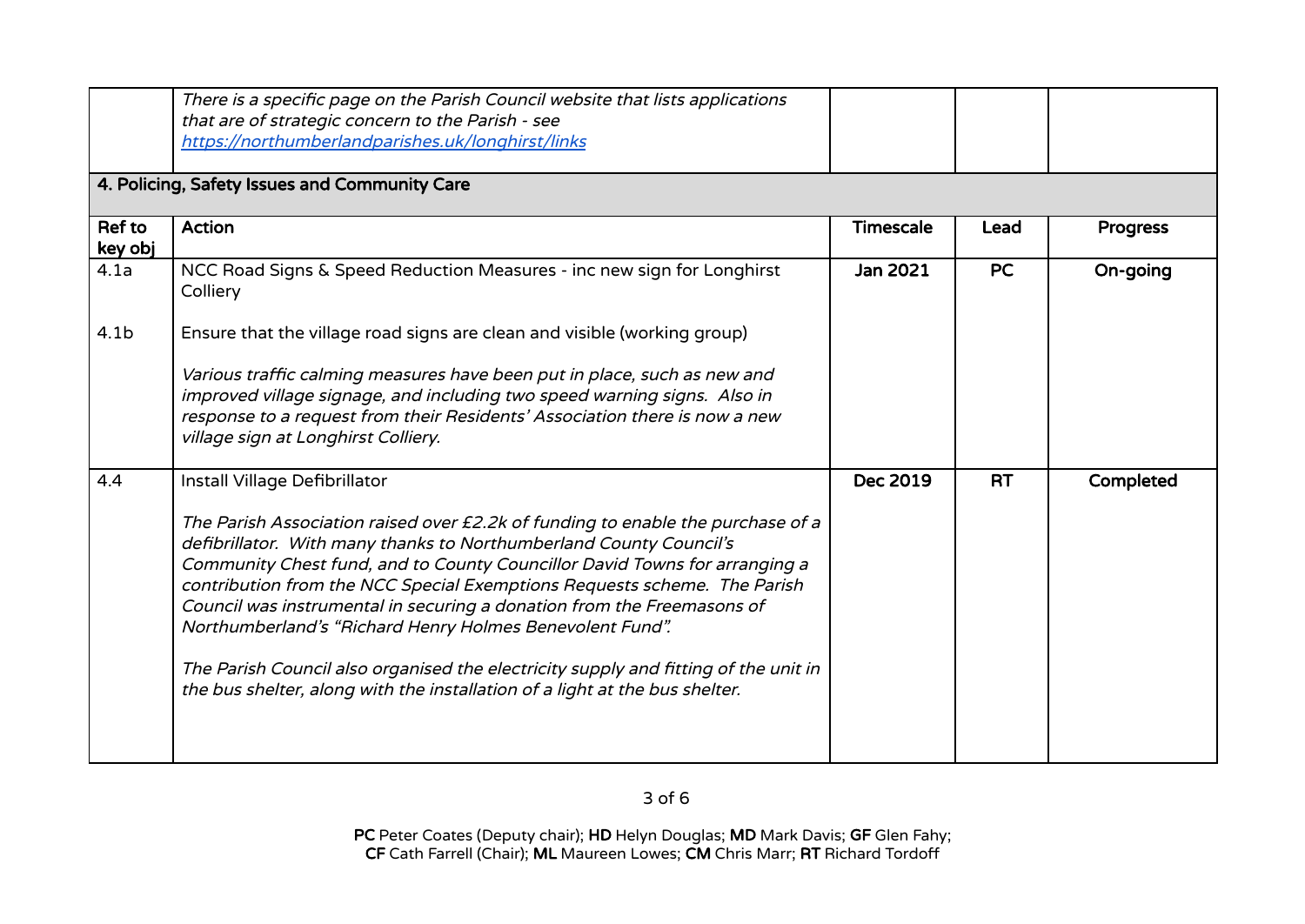| 5. Build and Develop the sense of Community in the Parish |                                                                                                                                                                                 |                  |           |                 |  |
|-----------------------------------------------------------|---------------------------------------------------------------------------------------------------------------------------------------------------------------------------------|------------------|-----------|-----------------|--|
| Ref to<br>key obj                                         | <b>Action</b>                                                                                                                                                                   | <b>Timescale</b> | Lead      | <b>Progress</b> |  |
| 5.2                                                       | Donate £200 to the 'Open Gardens' committee                                                                                                                                     | on-going         | HD        | Completed       |  |
|                                                           | Donations have been given each year, though sadly the event has not taken<br>place in 2020 or 2021 due to the pandemic.                                                         |                  |           |                 |  |
|                                                           | Donations are also given each year to St John's Church Grand Raffle, and to the<br>maintenance of the Church yard.                                                              |                  |           |                 |  |
| 6. Maintain and develop key structures of the village     |                                                                                                                                                                                 |                  |           |                 |  |
| Ref to<br>key obj                                         | <b>Action</b>                                                                                                                                                                   | <b>Timescale</b> | Lead      | <b>Progress</b> |  |
| 6.2                                                       | All planters to be replanted for Open Gardens (Provided by Lawrence Carey)                                                                                                      | on-going         | <b>LC</b> | Completed       |  |
|                                                           | With the kind help of resident Mr Lawrence Carey the planters are kept fully<br>stocked on a regular basis, with thanks to Broomhill Garden Hut for their<br>support with this. |                  |           |                 |  |
| 7. Good Governance                                        |                                                                                                                                                                                 |                  |           |                 |  |
| Ref to<br>key obj                                         | <b>Action</b>                                                                                                                                                                   | <b>Timescale</b> | Lead      | <b>Progress</b> |  |
| 7.1                                                       | Identify specific areas of responsibility for each Councillor:                                                                                                                  | <b>Jun 2019</b>  | <b>CF</b> | Completed       |  |
|                                                           | Catherine - Longhirst Hall/Dairy Lane<br>Peter - Highways<br>Chris - Village/Parish Council website<br>$\bullet$                                                                |                  |           |                 |  |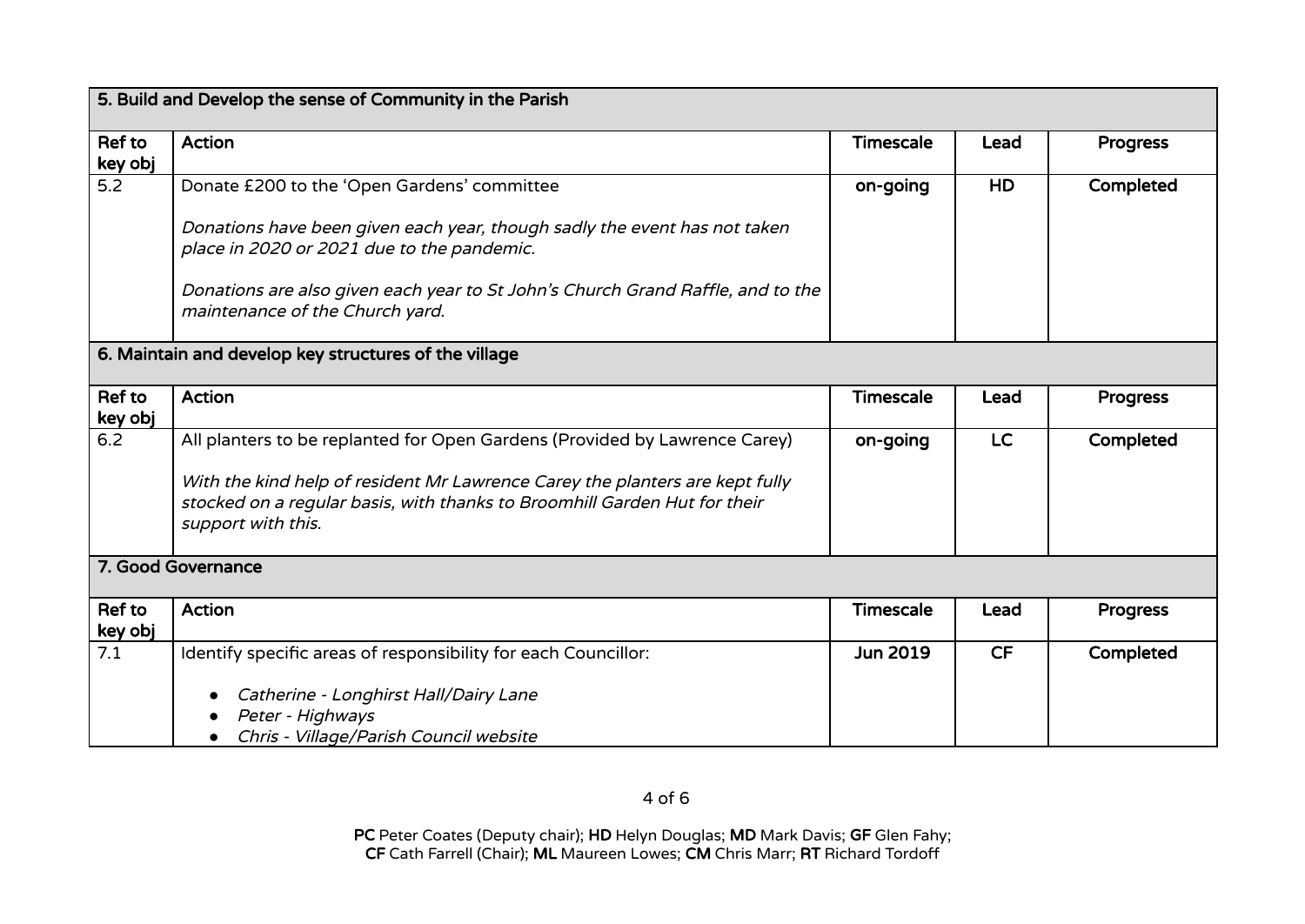|     | Richard - Defibrillator<br>$\bullet$<br>Glen - Footpaths/Rights of Way                                                                                                                                                                                                                  |                                                       |           |           |
|-----|-----------------------------------------------------------------------------------------------------------------------------------------------------------------------------------------------------------------------------------------------------------------------------------------|-------------------------------------------------------|-----------|-----------|
|     | Mark - proposed Anaerobic Digester<br>This has proved useful in sharing the workload; it will need to be reviewed after<br>the upcoming elections.                                                                                                                                      |                                                       |           |           |
|     | Mr Jon Mills, from Micklewood Residents' Association, has agreed to support<br>the Parish Council in matters relating to Public Rights of Way.                                                                                                                                          | Jan 2021                                              |           |           |
| 7.1 | Development of a 3yr Strategic Plan - Discussion Document                                                                                                                                                                                                                               | <b>Nov 2019</b>                                       | <b>CM</b> | Completed |
|     | A Strategic Plan was developed and adopted. That includes an Action Plan<br>(this update is part of that new process).                                                                                                                                                                  |                                                       |           |           |
| 7.1 | Develop a new structure for Parish Council Meetings to help meetings work<br>more efficiently and effectively                                                                                                                                                                           | <b>Jan 20</b>                                         | HD        | Completed |
|     | The agenda is now structured in line with nationally recognised best practice.                                                                                                                                                                                                          | <b>Jun 2019</b>                                       |           |           |
|     | There are also new sections for:<br>Public questions / comments<br>County Councillor David Towns update<br>Residents' Association questions / comments (and representatives from the<br>three main Residents' Associations are now regular attendees at the Parish<br>Council meetings) | <b>Jul 2019</b><br><b>Mar 2020</b><br><b>Jul 2020</b> |           |           |
| 7.2 | Ensure that all Finance reports are up to date and fit for purpose                                                                                                                                                                                                                      | <b>Jan 20</b>                                         | HD        | Completed |
|     | Bank statements are available online for Councillors and residents to review<br>A bank reconciliation is provided at each meeting showing spend to date and<br>expected future budget requirements.                                                                                     |                                                       |           |           |